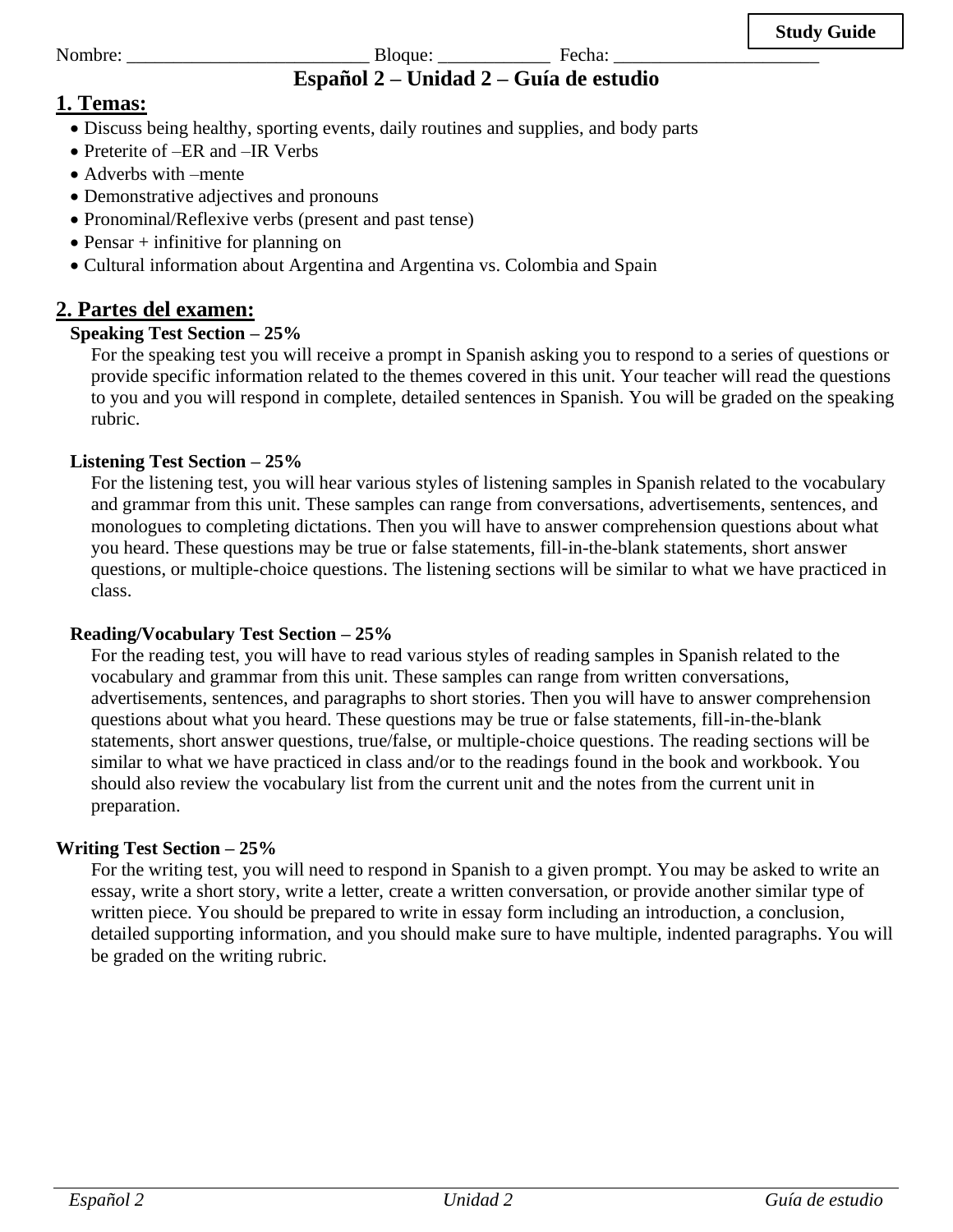# **3. Vocabulario:**

| El campeonato                     | Championship              | <b>Entrenarse</b>                     | To train              |
|-----------------------------------|---------------------------|---------------------------------------|-----------------------|
| El ciclismo                       | <b>Bicycle</b> racing     |                                       | To wash oneself       |
| La competencia                    | Competition               | Lavarse<br>Levantarse                 | To get up             |
| Competir (e-i)                    | To compete                |                                       | To put on makeup      |
| Estar empatado                    | To be tied                | <b>Maquillarse</b><br><b>Peinarse</b> | To comb one's hair    |
| Jugar en equipo (u-ue)            | To play on a team         | Ponerse la ropa                       | To put on clothes     |
| Meter un gol                      | To score a goal           | La rutina                             | Routine               |
| El premio                         | Prize; award              | <b>Secarse</b>                        | To dry oneself        |
| La pista                          | <b>Track</b>              | <b>Tener prisa</b>                    | To be in a hurry      |
| La red                            | Net                       | Tener sueño                           | To be sleepy          |
| El uniforme                       | Uniform                   | El cepillo                            | Hairbrush             |
| ;Ay, por favor!                   | Oh, please!               | El cepillo de dientes                 | Toothbrush            |
| ¡Bravo!                           | Bravo!                    | El champú                             | Shampoo               |
| ;Dale!                            | Come on!                  | La crema de afeitar                   | Shaving cream         |
| :Uy!                              | Ugh!                      | El desodorante                        | Deodorant             |
| Es bueno                          | It's good                 | El jabón                              | Soap                  |
| Es importante                     | It's important            | La pasta de dientes                   | Toothpaste            |
| Es necesario                      | It's necessary            | El peine                              | Comb                  |
| Hacer ejercicio                   | To exercise               | El secador de pelo                    | Hair dryer            |
| Mantenerse en forma (e-ie)        | To stay in shape          | La toalla                             | Towel                 |
| <b>Saludable</b>                  | Healthy; healthful        | La cara                               | Face                  |
| Seguir una dieta balanceada (e-i) | To follow a balanced diet | El codo                               | Elbow                 |
| <b>La Copa Mundial</b>            | The World Cup             | El cuello                             | Neck                  |
| <b>Los Juegos Olímpicos</b>       | The Olympic Games         | El dedo                               | Finger                |
| <b>Los Juegos Panamericanos</b>   | The Panamerican Games     | El dedo del pie                       | Toe                   |
| La Vuelta a Francia               | The Tour de France        | El diente                             | Tooth                 |
| Action(a)                         | Active                    | La garganta                           | Throat                |
| El (la) deportista                | Sportsman/woman; athlete  | El hombro                             | Shoulder              |
| Lento(a)                          | Slow                      | La muñeca                             | Wrist                 |
| Musculoso(a)                      | Muscular                  | El oído                               | Inner ear (hearing)   |
| Rápido(a)                         | Fast                      | La uña                                | Nail                  |
| Acostarse (o-ue)                  | To go to bed              | Primero                               | First                 |
| <b>Afeitarse</b>                  | To shave oneself          | <b>Entonces</b>                       | Then; so              |
| Apagar la luz                     | To turn off the light     | Luego                                 | Later; then           |
| <b>Arreglarse</b>                 | To get ready              | Más tarde                             | Later on              |
| <b>Bañarse</b>                    | To take a bath            | Por fin                               | Finally               |
| <b>Cepillarse los dientes</b>     | To brush one's teeth      | A veces                               | Sometimes             |
| Despertarse (e-ie)                | To wake up                | Frecuentemente                        | Frequently            |
| Dormirse (o-ue)                   | To fall asleep            | <b>Generalmente</b>                   | In general; generally |
| <b>Ducharse</b>                   | To take a shower          | <b>Normalmente</b>                    | Usually; normally     |
| Encender la luz (e-ie)            | To turn on the light      | <b>Levantar pesas</b>                 | To lift weights       |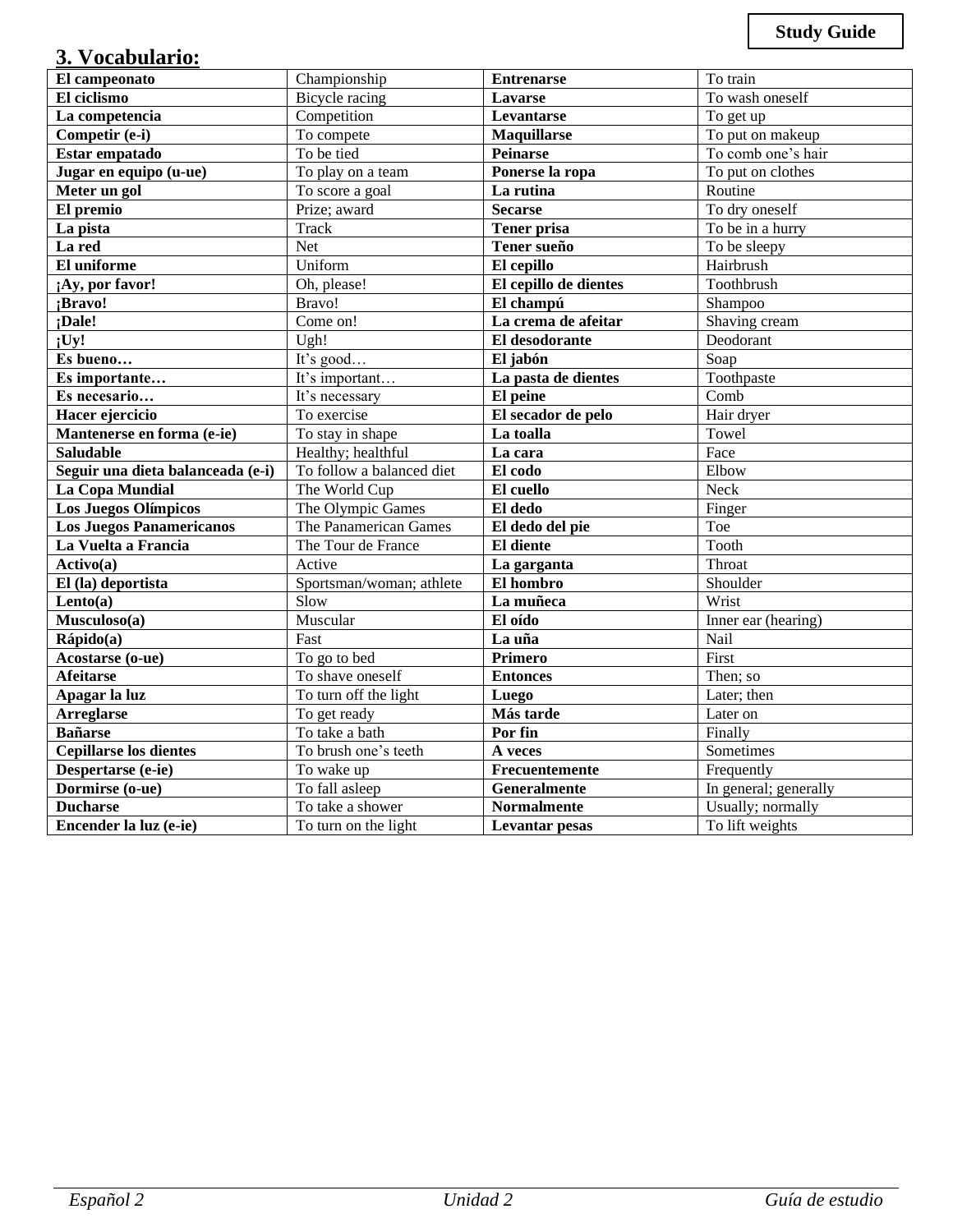# **4. Gramática:**

# Pretérito de verbos -AR:

# Pretérito de verbos –ER/-IR:

| - H    | - AMOS   | $\overline{\phantom{0}}$ | - IMOS   |
|--------|----------|--------------------------|----------|
| - ASTE | - ASTEIS | - ISTE                   | - ISTEIS |
| - O    | - ARON   | - 10                     | - IERON  |

# Los verbos –car/-gar/-zar:

**-CAR/-GAR/-ZAR Verbs:** Change in the yo form, rest of forms are normal. -CAR: -qué, -GAR: -gué, -ZAR: -cé

| <b>Buscar</b> – To look for |  |  |  |
|-----------------------------|--|--|--|
|-----------------------------|--|--|--|

### **Empezar – To begin**

| - Busqué        | - Buscamos   | - Empecé                                                            | - Empezamos   |
|-----------------|--------------|---------------------------------------------------------------------|---------------|
| - Buscaste      | - Buscasteis | - Empezaste                                                         | - Empezasteis |
| - Buscó         | - Buscaron   | - Empezó                                                            | - Empezaron   |
| Jugar – To play |              |                                                                     |               |
|                 |              |                                                                     |               |
| - Jugué         | - Jugamos    | Other –car/gar/zar verbs:<br>Comenzar, autorizar, cruzar, almorzar, |               |
| - Jugaste       | - Jugasteis  | tocar, sacar, practicar, empacar, llegar,<br>pagar, regar, colgar.  |               |

# Los verbos irregulares del pretérito:

| $Ir - to go/Ser - to be$ |        |                 | $Ver - to see$ |       |                |
|--------------------------|--------|-----------------|----------------|-------|----------------|
|                          | Fui    | Fuimos          |                |       | <b>Vimos</b>   |
|                          | Fuiste | <b>Fuisteis</b> |                | Viste | <b>Visteis</b> |
|                          | Fue    | Fueron          |                | Vio   | Vieron         |

### **Hacer – to do/make**

| acer – to do/make |         | $\text{Dar} - \text{to give}$ |  |              |  |                |  |
|-------------------|---------|-------------------------------|--|--------------|--|----------------|--|
|                   | Hice    | <b>Hicimos</b>                |  | Di           |  | <b>Dimos</b>   |  |
|                   | Hiciste | <b>Hicisteis</b>              |  | <b>Diste</b> |  | <b>Disteis</b> |  |
|                   | Hizo    | Hicieron                      |  | Dio          |  | Dieron         |  |

# Verbos pronominales/Reflexivos:

**Pronominal Verbs:** Verbs that use reflexive pronouns. Includes reciprocal, reflexive and idiomatic verbs. **Reflexive Verbs:** Verbs where you do an action to or for yourself.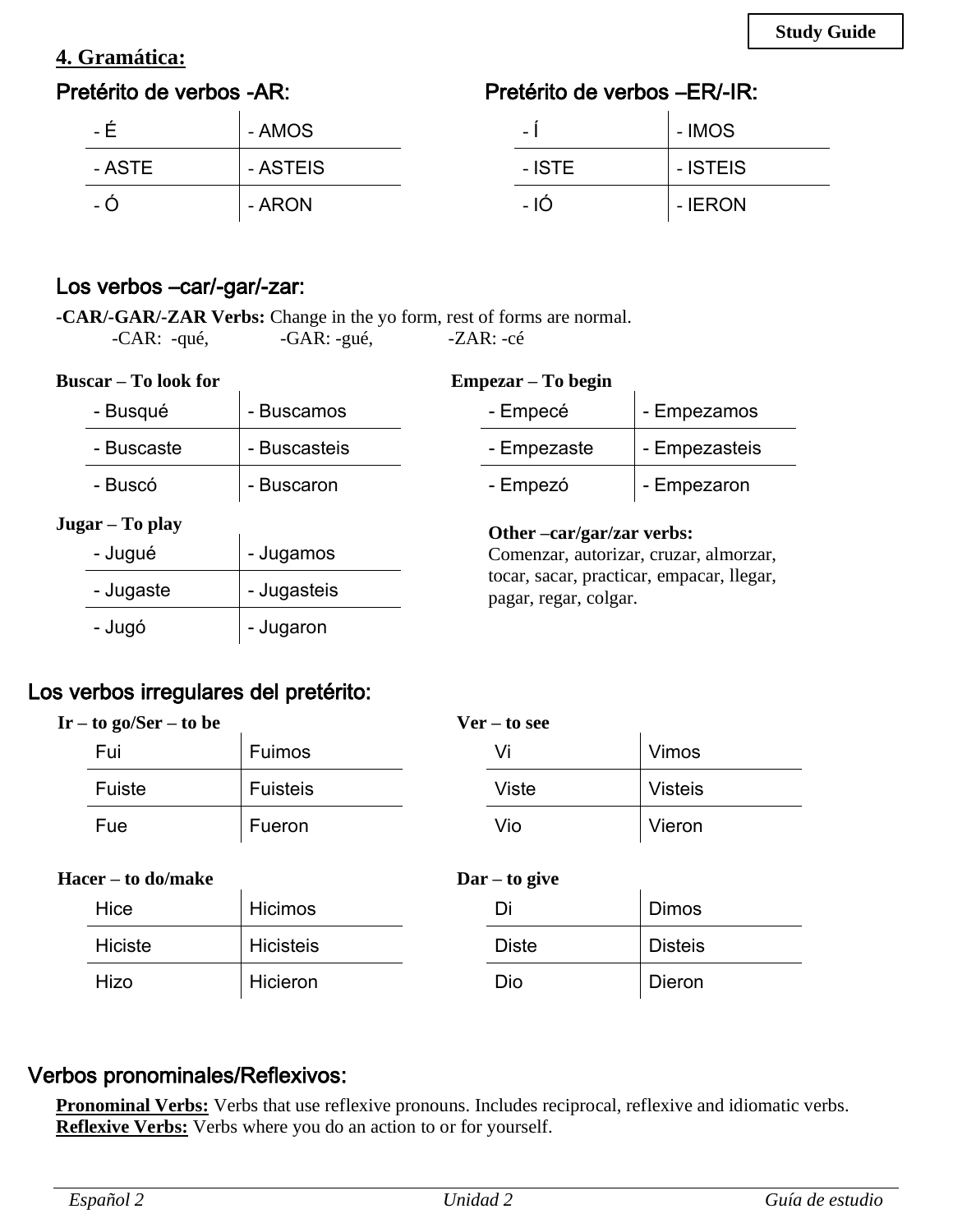### **Study Guide**

Irregulars: Watch for Stem-changing/boot verbs in the present tense. These same stem-changes do not occur in the preterite. The preterite has it's own set of stem-changes that happen in 3rd person only. (Dormir – Dúrmió)

#### **Lavarse (Present Tense)**

| Me lavo  | Nos lavamos |
|----------|-------------|
| Te lavas | Os laváis   |
| Se lava  | Se lavan    |

### **Lavarse (Preterite Tense)**

| Me lavé    | Nos lavamos  |  |
|------------|--------------|--|
| Te lavaste | Os lavasteis |  |
| Se lavó    | Se lavaron   |  |

#### **Despertarse (Present Tense) E-IE (Boot verb)**

| Me despierto  | Nos despertamos |  |  |
|---------------|-----------------|--|--|
| Te despiertas | Os despertáis   |  |  |
| Se despierta  | Se despiertan   |  |  |

### **Despertarse (Preterite Tense) No stem-change**

| Me desperté   | Nos despertamos  |  |  |
|---------------|------------------|--|--|
| Te desperaste | Os despertasteis |  |  |
| Se despertó   | Se despertaron   |  |  |

# Adverbs with –mente:

| Nota gramatical                                                                                                                                                                                                                                     |                                                                                                                            |  |  |  |  |
|-----------------------------------------------------------------------------------------------------------------------------------------------------------------------------------------------------------------------------------------------------|----------------------------------------------------------------------------------------------------------------------------|--|--|--|--|
| In English, adverbs tell when, where, how, how long, or how much. Many end in -ly. In<br>Spanish, adverbs can be formed by adding -mente to the singular feminine form<br>of an adjective. If the adjective has an accent, the adverb does as well. |                                                                                                                            |  |  |  |  |
|                                                                                                                                                                                                                                                     | $\mathsf{r}\mathsf{a}$ pido $\rightarrow$ $\mathsf{r}\mathsf{a}$ pida: Ricardo corre rápidamente.<br>Ricardo runs rapidly. |  |  |  |  |
| If the adjective has only one form, just add -mente.                                                                                                                                                                                                |                                                                                                                            |  |  |  |  |
|                                                                                                                                                                                                                                                     | From frecuente: Competimos frecuentemente.<br>We compete frequently.                                                       |  |  |  |  |
|                                                                                                                                                                                                                                                     | From fácil: Metimos el gol fácilmente.<br>We scored the goal easily.                                                       |  |  |  |  |

## Pensar:

Recuerdas? pensar pp. R6, R30 ¿Recuerdas? pensar pp. R6, R30 When the verb pensar is followed by an infinitive, it means to plan or to plan on. Pienso acostarme temprano esta noche. ¿Piensa usted visitar el museo? I plan to go (on going) to bed early tonight. Are you planning to visit the museum?

# Demonstratives: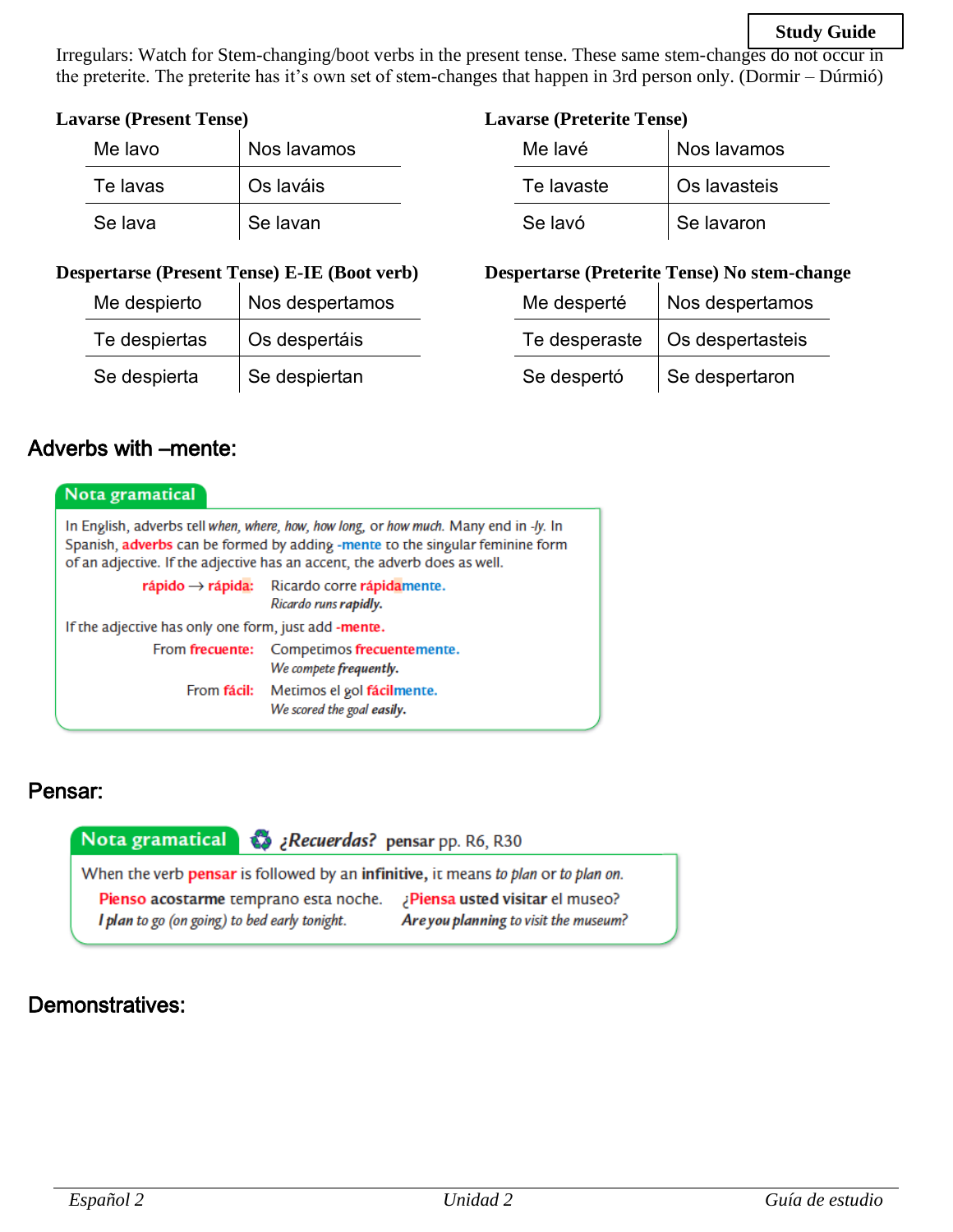#### **Demonstrative Adjectives and Pronouns**

Demonstratives show where something is in relation to the speaker.

| <b>Demonstrative Adjectives</b>                                                                                                              |                               |                    |                   |                   |                     |                       |
|----------------------------------------------------------------------------------------------------------------------------------------------|-------------------------------|--------------------|-------------------|-------------------|---------------------|-----------------------|
| not close<br>close<br>far away                                                                                                               |                               |                    |                   |                   |                     |                       |
| <b>Singular</b>                                                                                                                              | m.<br>este<br>this            | f.<br>esta<br>this | m.<br>ese<br>that | f.<br>esa<br>that | m.<br>aquel<br>that | f.<br>aquella<br>that |
| <b>Plural</b>                                                                                                                                | estos<br>these                | estas<br>these     | esos<br>those     | esas<br>those     | aquellos<br>those   | aquellas<br>those     |
|                                                                                                                                              | <b>Demonstrative Pronouns</b> |                    |                   |                   |                     |                       |
| ésa<br>aquél<br>aquélla<br><b>Singular</b><br>ésta<br>ése<br>éste<br>aquéllas<br>aquéllos<br><b>Plural</b><br>éstos<br>ésos<br>ésas<br>éstas |                               |                    |                   |                   |                     |                       |

### **5. Cultura:**

Please review your notes sheet on the cultural topics. While culture is not on the exam itself, it will be on a separate take-home quiz.

### **Datos generales y geográficos:**

- ✦ The Atlantic Ocean borders Argentina to the east. Chile borders Argentina to the west**.** Paraguay, Uruguay and Bolivia are to the north.
- $\triangle$  Buenos Aires is the capital of Argentina.
- ✦ Two important regions in Argentina are Pampas in the north Patagonia in the south.
- $\triangleleft$  The peso argentino is the currency.

## **Información General**

#### **Patagonia:**

- ✦ Patagonia is a region located in southern Argentina that is very popular with tourists looking for extreme sports.
- ✦ In Patagonia, you can kayak in the glaciers, camp, ski, go to the mountains, fly-fishing, sailing and do extreme sports. You can also see condors and penguins.

#### **Vos:**

- ✦ In Argentina, the Vos form is used instead of the tú form.
- ✦ Vos sos means tú eres and vos querés means you want.

#### **La Boca:**

- ✦ The Tango is a famous dance that originated in Argentina.
- ✦ La Boca is an old Buenos Aires neighborhood known for the arts with brightly painted houses. There you can see people dancing the tango, visit museums, buy handicrafts, and listen to singers.
- $\triangle$  El Caminito is the most famous street in La Boca.

### **Los cantos deportivos:**

✦ Real Madrid is a popular soccer team in Spain and River Plate is Argentina's soccer team.